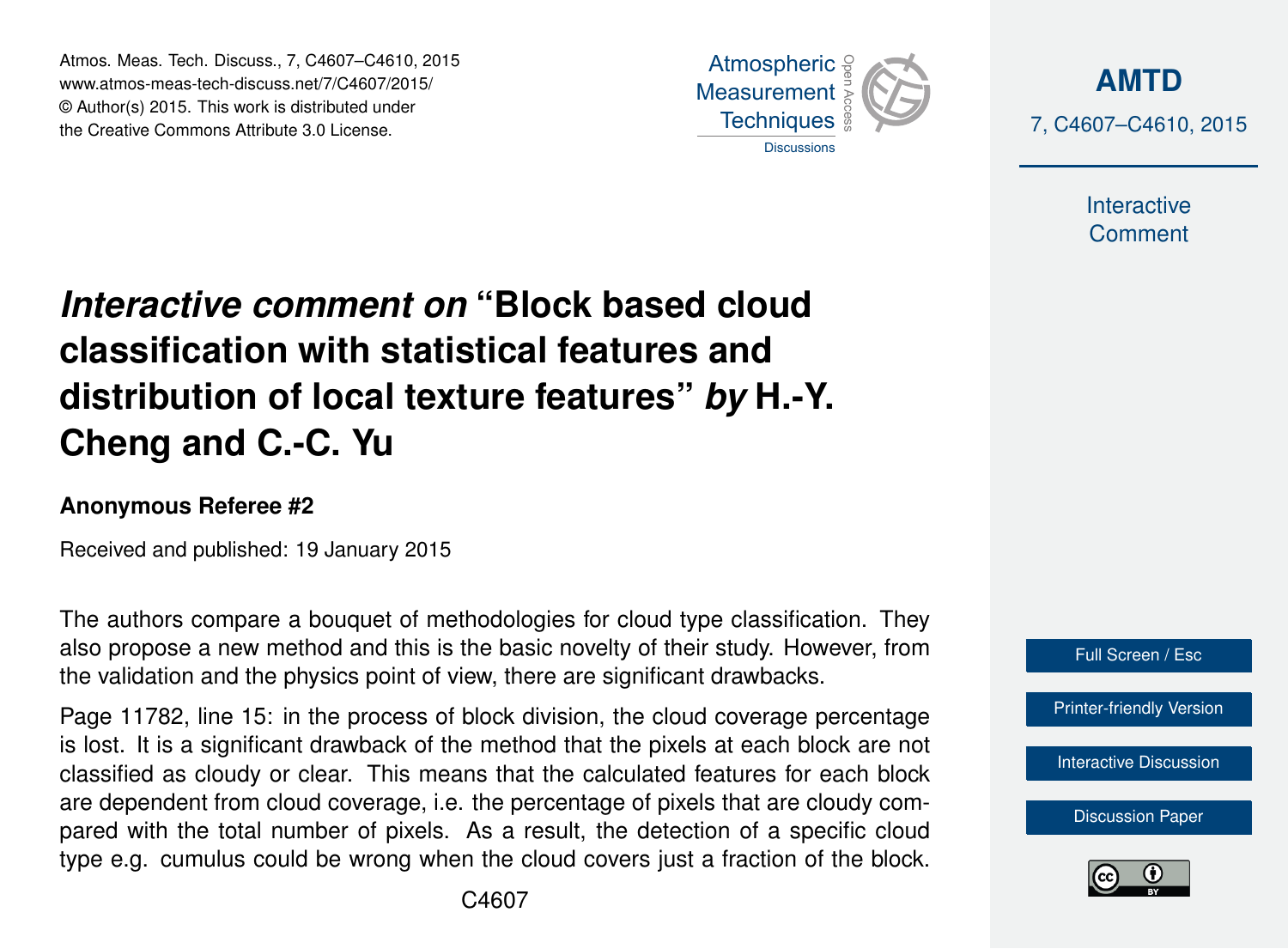The authors propose a threshold value to change the classification from stratus to cumulus, based on experiments. However, there is no information about the experiment types and the corresponding analysis, as well as there is no information about other misclassifications that may occur.

Page 11784, line 3: the clouds 3 and 4 are not dominant at all. From the number of the classified blocks, 7, 6 and 7 blocks correspond to cloud classes 3, 4 and 1 respectively. In addition, it is evident from the relevant figure (Fig. 6) that all blocks that were classified as 1 (cirrus), they are actually small cumulus or cumulus edges. The same classification error would be also possible for some non-classified blocks. The authors state that the not full blocks are not classified by their method. However, it is evident that this is not the case of this figure. There are not fully blocks that are classified as well. Overall, it seems to be possible that more blocks will be wrongly classified with this method. It is also highly questionable if the cirrus cases will be indentified and be classified as cirrus or as clear sky cases.

Figure 7 and relevant text: the samples provided for the training blocks with clear sky conditions seem not be the proper ones. In this figure, two examples are malformed by the sunlight and should be treated as clouds by an objective training method.

Figure 8 and relevant text: two examples of images are presented with 2 ground truth labels. The left one is classified as cirrus-and-cumulus and the right one as cirrus-and –cumulus. However, the first one is definitely cirrostratus-and-cumulus.

An all-sky camera was used with a lens that covers a field of view of 185o. However, it seems that in all figures a part of the sky is missing. There is no view of the surroundings. Even with a perfect horizon, the surroundings should be depicted with the specific field of view. In addition, the low clouds seem to be cut by the camera. The only possible explanation for theses effects is that the camera is located at a very high place. If this is not the case, it should be explained how these images were taken and if the authors masked the images and used just a part of the sky.

**[AMTD](http://www.atmos-meas-tech-discuss.net)**

7, C4607–C4610, 2015

Interactive **Comment** 



[Printer-friendly Version](http://www.atmos-meas-tech-discuss.net/7/C4607/2015/amtd-7-C4607-2015-print.pdf)

[Interactive Discussion](http://www.atmos-meas-tech-discuss.net/7/11771/2014/amtd-7-11771-2014-discussion.html)

[Discussion Paper](http://www.atmos-meas-tech-discuss.net/7/11771/2014/amtd-7-11771-2014.pdf)

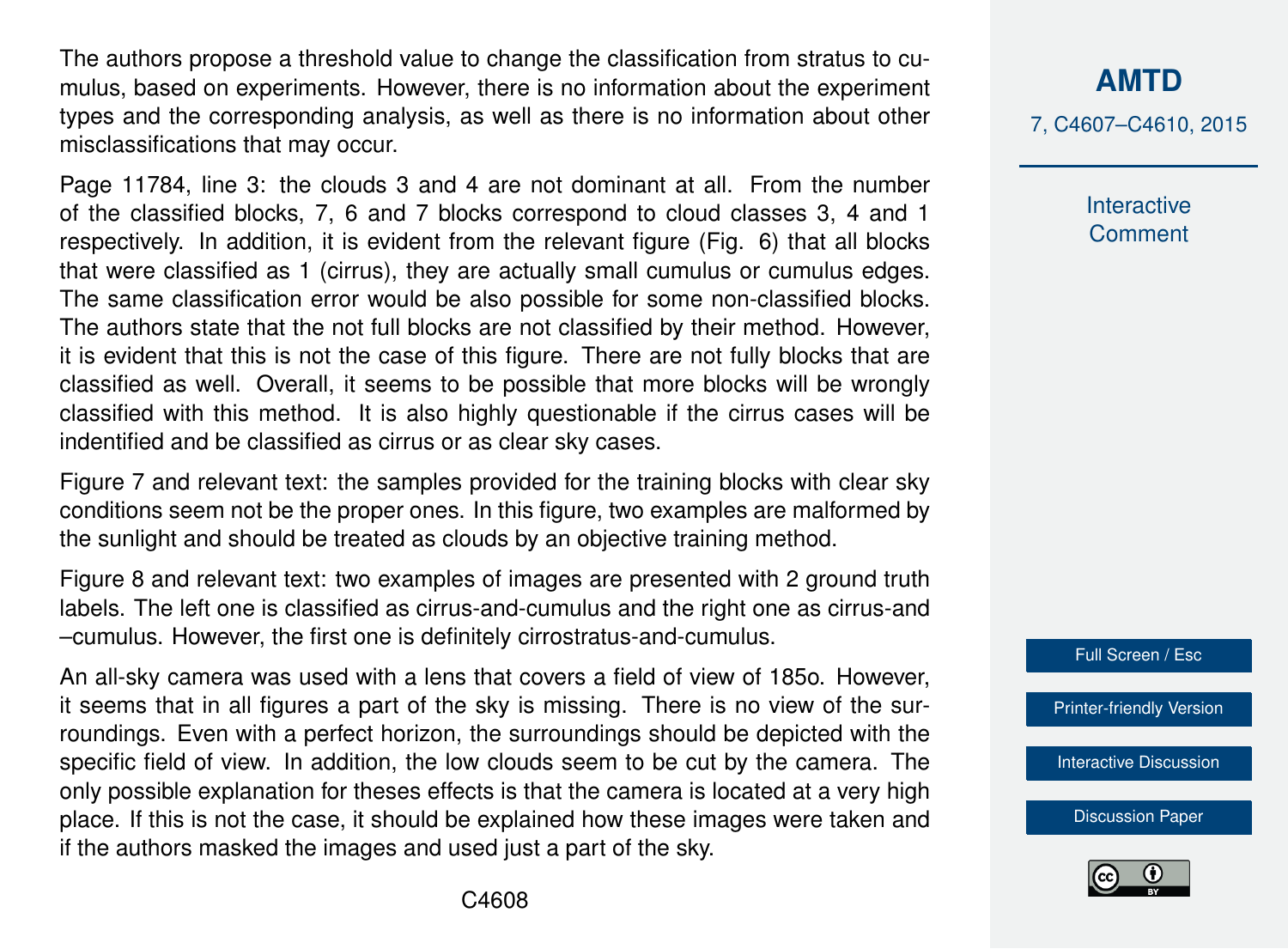Figure 10 and relevant text: The validation procedure is highly questionable. The authors provide the average accuracy of the methods and the scores per cloud type. In addition, there is no information about the selection of the training and the testing datasets. Did they use enough images (blocks) for each cloud type? Did they use a diverse set of images including cases with several solar zenith angles? Did they use enough cases with the Sun blocked/semi-blocked by the clouds or be fully visible? What about cases that are difficult to classify (e.g. cumulus low in the horizon that seem to be like cirrus, thin cirrus)?. The authors compare their methods with one proposed by Heinle et all (2010). However, it has been revealed that this original method can provide better results if some new features are added/replaced (e.g the visible faction of the Sun, not blocked by clouds, the existence of raindrops) and if the images of the training and testing datasets are divided in subclasses based on the solar zenith angle (Kazantzidis et al., Atmospheric Research, 2012). Could the proposed method outperform the latter one?

Page 11774, line 25: The Principal Component Analysis (PCA) method was used to reduce the dimensionality of the extracted feature vectors. PCA is being used in several studies dealing with dimensional reduction of vectors. But, is this method reasonable to be used from a physics point of view? According to the standard PCA method, by subtracting the mean of each column from all the observations per column, the origin of the data in the initial space is translated to the cartesian origin. Therefore, the original unsigned data are probably assigned to negative values, which is contradictious to a physical interpretation of the data in the current application. What would be the results when using the uncentered PCA method?

Page 11776, line 20: scattered cumulus are not middle latitude clouds.

Page 11776, lines 5-15: it is correctly stated that under conditions with mixed cloud types, it is not appropriate to use the features of the entire image and classify the whole image as a certain cloud type. To solve this problem, the authors proposed the division and classification of the image in block. It is also stated that this method could 7, C4607–C4610, 2015

Interactive **Comment** 

Full Screen / Esc

[Printer-friendly Version](http://www.atmos-meas-tech-discuss.net/7/C4607/2015/amtd-7-C4607-2015-print.pdf)

[Interactive Discussion](http://www.atmos-meas-tech-discuss.net/7/11771/2014/amtd-7-11771-2014-discussion.html)

[Discussion Paper](http://www.atmos-meas-tech-discuss.net/7/11771/2014/amtd-7-11771-2014.pdf)